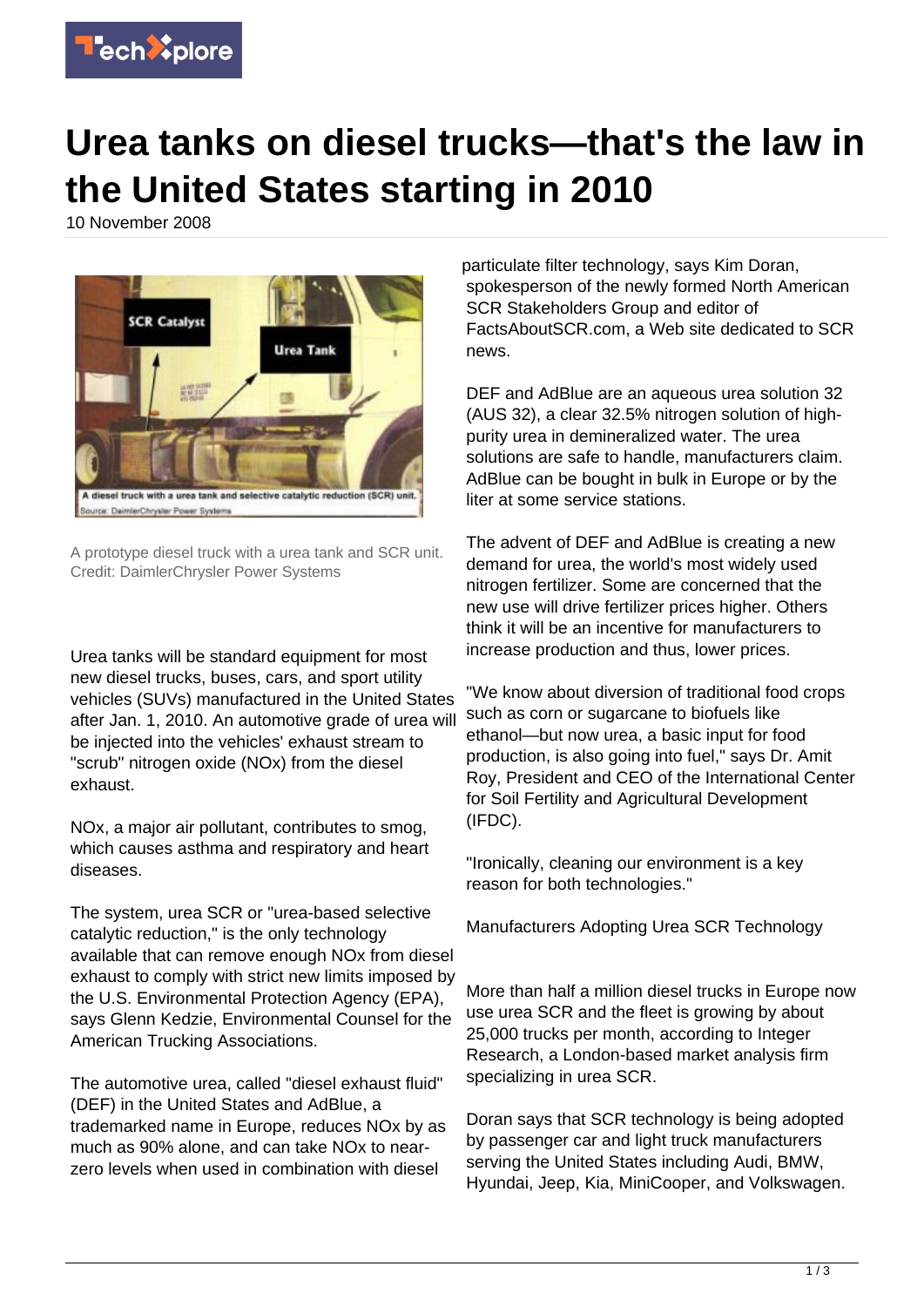

Mercedes-Benz is introducing three new dieselpowered SUVs that use urea SCR technology into the United States in late 2008. Urea SCR is also used in Japan and Singapore and will soon be used weighs about 1 kg and the urea fertilizer contains in China.

Manufacturers in the commercial trucking industry adopting SCR include Freightliner, Kenworth, Mack, Peterbilt, and Volvo. Leading engine manufacturers using SCR include Cummins and Detroit Diesel Corp.

## Future Demand

Consumption of the urea solution is about 3% of the diesel consumption. Diesel trucks average 6.5 miles per gallon (2.8 km/liter). An average diesel truck will need to refill its 20-gallon tank of DEF every 4,000 to 6,000 miles (76 liters every 6,400 to 9,600 km).

Urea to reduce NOx emissions now consumes 0.3 to 0.4 million metric tons (mt) of urea in Western Netherlands-based Stamicarbon, the world's largest The new EPA regulations will not apply to vehicles licensor of urea plant technology. In 10 years the current truck fleet in Western Europe will have been replaced, and urea use will be 3 to 4 million mt.

Future urea demands generated by SCR technology in the United States have been calculated by Dr. Carlos Baanante, IFDC Agricultural Economist.

In 2003, 213 billion liters of diesel fuel were used for transportation in Europe and 146 billion liters in the United States, according to EarthTrends, an initiative of the World Resources Institute [\(http://earthtrends.wri.org/index.php\)](http://earthtrends.wri.org/index.php).

Baanante assumes that only 7% of the diesel trucks in the United States will use urea SCR in 2010—the new trucks purchased that year.

"U.S. urea consumption for transportation will probably be the urea fertilizer equivalent of about 210,000 tons in 2010—but will be at least double that amount in 2011 and will increase rapidly afterward as older trucks are replaced with newer models that carry urea tanks," Baanante says.

The estimates assume that a liter of the solution 46% N, Baanante explains. Thus, 1 kg of urea solution would consume the N needed to produce 0.7065 kg of urea fertilizer. A conversion factor of 0.7065 is used to calculate urea solution consumption in terms of mt of urea-fertilizer equivalent.

"More than 90% of the world's urea production is for fertilizers—but new demands for urea SCR may change that," Baanante says. Urea is also used in animal feed, plastic and glue manufacture, highway de-icing, cloud seeding to induce rain, and toothwhitening products.

Stringent New EPA Exhaust Emission Rules

Europe, says Stephen Zwart, Licensing Manager of horsepower hour—90% less than current emissions. Kedzie says that diesel-powered vehicles manufactured in the United States in 2010 can emit no more than 0.2 grams of NOx per brake manufactured before 2010.

> Tractors, bulldozers, and other non-road vehicles must meet the new EPA standards by 2015. The U.S. timetable for ships and locomotive engines has not yet been set.

"Some trucking agencies are now buying new trucks that were scheduled for replacement after 2010 to avoid the expenses of urea tanks and buying and transporting urea," Kedzie says.

But Thom Albrecht, a transportation equity analyst with Stephens Inc. in Virginia, United States, thinks that most corporate carriers—the main buyers of heavy-duty trucks—will continue normal buying cycles as the next EPA emissions deadline looms in 2010. Albrecht reached that conclusion after surveying 88 carriers about their future buying plans.

New Demands Could Affect World Fertilizer Market